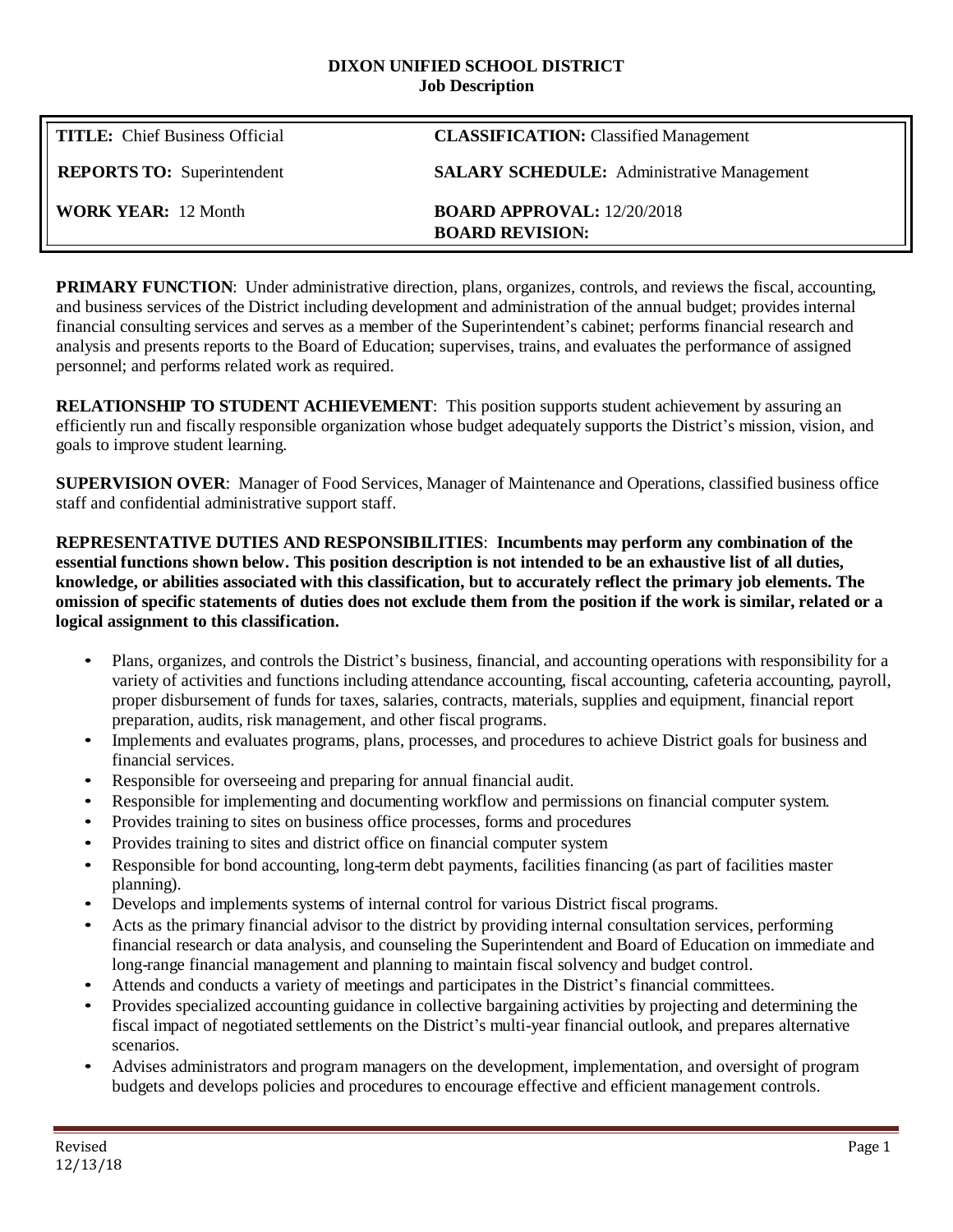- Serves as a member of the Superintendent's Cabinet and prepares agenda items, resolutions, and special reports for the Board of Education attending meetings to present background, develop recommendations, render advice, and receive direction.
- Directs the preparation, maintenance, and submission of various financial, narrative, and statistical reports, records, and files for internal, State, and federal reporting.
- Reviews and authorizes a variety of financial transactions and budget transfers for alignment with the District's budget and compliance with State and federal regulations.
- Directs the planning, development, implementation, and review of the District's annual budget, analyzes and reviews budgetary and financial data, controls and authorizes expenditures in accordance with established limitations, and reviews and verifies fund balances.
- Oversees compliance within the Child Nutrition Program and conducts related financial actions.
- Prepares the Local Control Funding Formula calculation as needed and assists in the District-wide coordination of the Local Control Accountability Plan budget and proportionality reporting and compliance.
- Develops and directs budget analysis and expenditure reporting as required for internal management of special categorically-funded educational programs.
- Manages and participates in the closing of financial records and year-end financial reporting process.
- Establishes and maintains liaisons with various governmental and citizens groups and banking institutions.
- Respond to requests from auditors' representatives, grantor organizations, and governmental organizations including official financial reports and claims.
- Supervises the performance of assigned personnel; provides for continuing departmental staff training in finance analyses and related functions; interviews and selects employees and recommends transfers, reassignment, termination, and corrective actions as needed.
- Maintains current knowledge of laws, codes, rules, regulations and pending legislation related to school finance; directs the modification of accounting and budgetary processes and procedures to assure compliance with established requirements; advises various staff and administrators concerning department, program, entitlement, and other special fund requirements and the implications of potential changes in policies and procedures.
- Operates a computer, assigned software programs, and standard office equipment in the preparation of correspondence, records, and reports.
- Maintains a standard of care for the supervision, control, and protection of students commensurate with assigned duties and responsibilities.
- Completes other reasonable duties as assigned.

## **TRAINING, EDUCATION, AND EXPERIENCE:**

- Any combination equivalent to a Bachelor's degree in accounting, finance, business or public administration or a related field and five (5) years increasingly responsible fiscal and business management experience in a school district that includes management or supervisory experience.
- Completion of a CBO Certification or CBO Mentor Training Program preferred.

## **LICENSES AND OTHER REQUIREMENTS:**

- Must possess a valid California Driver's License, be insurable by the District's carrier, and have the use of a personal vehicle.
- Fingerprint/criminal justice clearance.
- Possession of a negative T.B. test that is no more than four months old and renewable every four years.

### **KNOWLEDGE AND ABILITIES: The following outline of essential knowledge, abilities, and physical requirements is not exhaustive and may be supplemented as necessary in accordance of the job.**

### KNOWLEDGE OF:

- Planning, organization, and direction of a finance department.
- Principles and practices of modern public and business administration management.
- Education, labor, and other applicable codes, laws, rules, and regulations related to assigned functions.